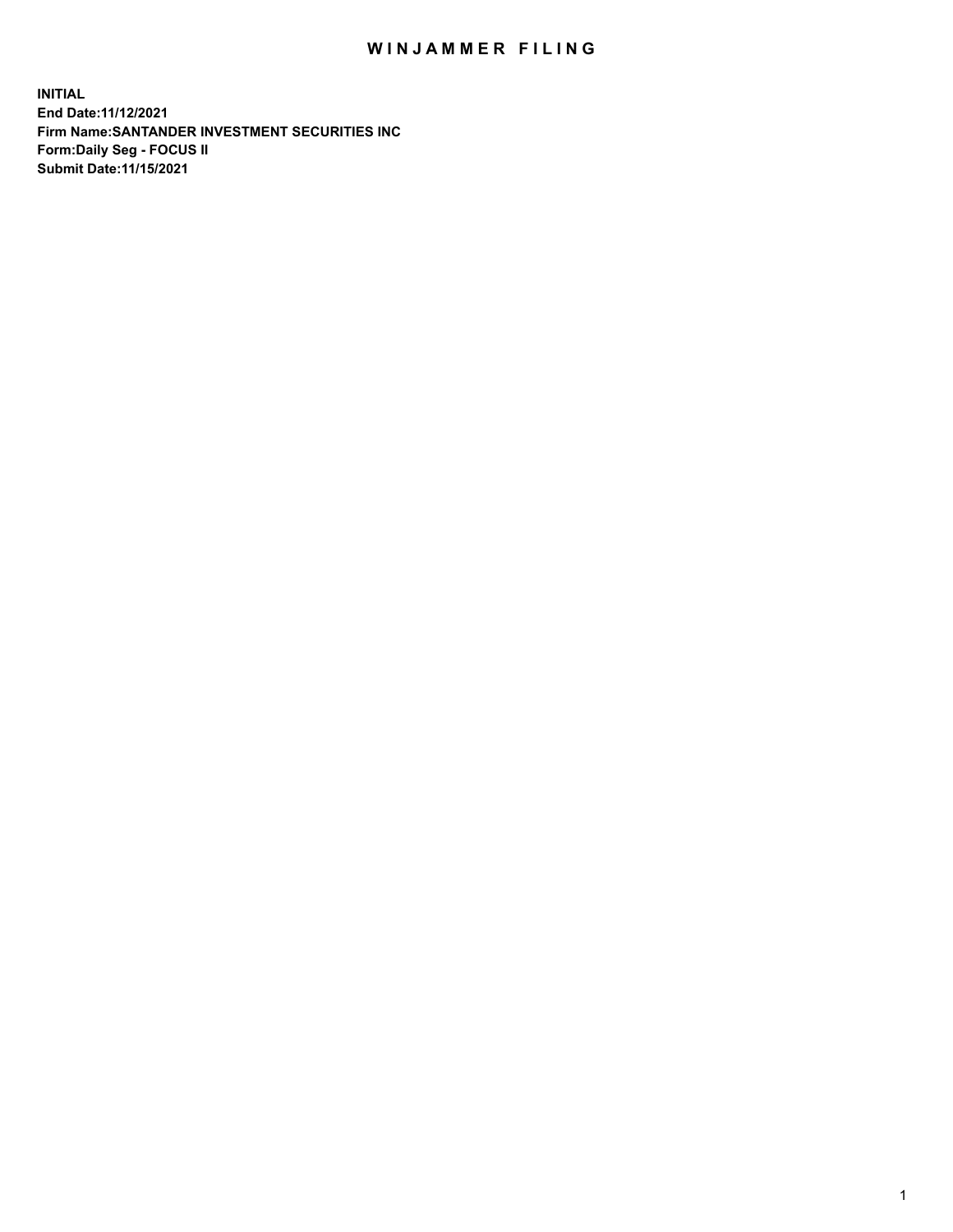**INITIAL End Date:11/12/2021 Firm Name:SANTANDER INVESTMENT SECURITIES INC Form:Daily Seg - FOCUS II Submit Date:11/15/2021 Daily Segregation - Cover Page**

| Name of Company                                                                     | <b>SANTANDER INVESTMENT</b>                |  |
|-------------------------------------------------------------------------------------|--------------------------------------------|--|
| <b>Contact Name</b>                                                                 | <b>SECURITIES INC</b><br><b>Richard Ro</b> |  |
| <b>Contact Phone Number</b>                                                         | (212) 350-3662                             |  |
| <b>Contact Email Address</b>                                                        | richard.ro@santander.us                    |  |
| FCM's Customer Segregated Funds Residual Interest Target (choose one):              |                                            |  |
| a. Minimum dollar amount: ; or                                                      | 70,000,000                                 |  |
| b. Minimum percentage of customer segregated funds required:% ; or                  | $\underline{\mathbf{0}}$                   |  |
| c. Dollar amount range between: and; or                                             | 0 <sub>0</sub>                             |  |
| d. Percentage range of customer segregated funds required between:% and%.           | 0 <sub>0</sub>                             |  |
| FCM's Customer Secured Amount Funds Residual Interest Target (choose one):          |                                            |  |
| a. Minimum dollar amount: ; or                                                      | $\frac{0}{0}$                              |  |
| b. Minimum percentage of customer secured funds required:%; or                      |                                            |  |
| c. Dollar amount range between: and; or                                             | 0 <sub>0</sub>                             |  |
| d. Percentage range of customer secured funds required between:% and%.              | 0 <sub>0</sub>                             |  |
| FCM's Cleared Swaps Customer Collateral Residual Interest Target (choose one):      |                                            |  |
| a. Minimum dollar amount: ; or                                                      | $\overline{\mathbf{0}}$                    |  |
| b. Minimum percentage of cleared swaps customer collateral required:%; or           | $\underline{\mathbf{0}}$                   |  |
| c. Dollar amount range between: and; or                                             | 0 <sub>0</sub>                             |  |
| d. Percentage range of cleared swaps customer collateral required between: % and %. | 0 <sub>0</sub>                             |  |

Attach supporting documents CH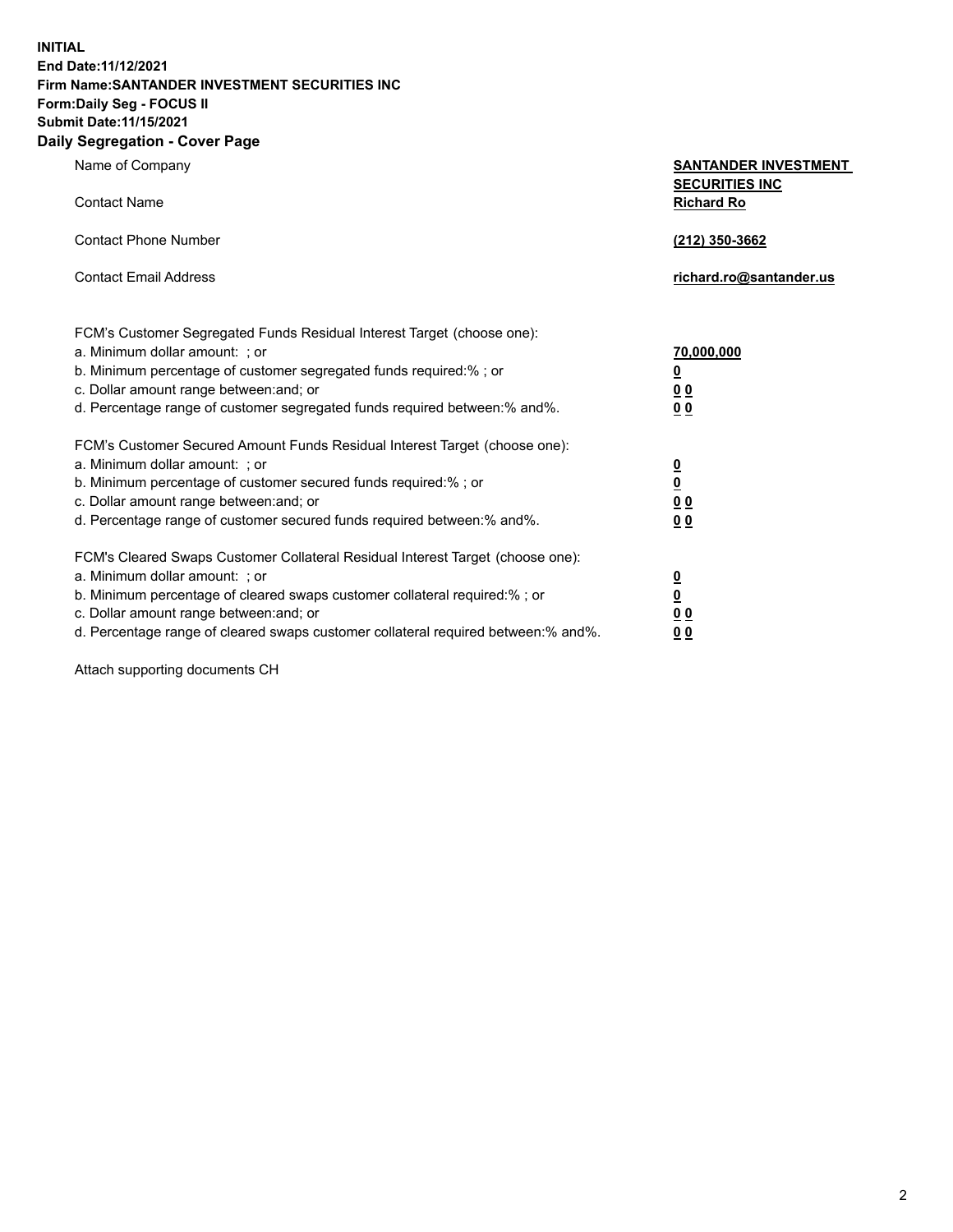## **INITIAL End Date:11/12/2021 Firm Name:SANTANDER INVESTMENT SECURITIES INC Form:Daily Seg - FOCUS II Submit Date:11/15/2021 Daily Segregation - Secured Amounts**

|     | Foreign Futures and Foreign Options Secured Amounts                                         |                   |
|-----|---------------------------------------------------------------------------------------------|-------------------|
|     | Amount required to be set aside pursuant to law, rule or regulation of a foreign            | $0$ [7305]        |
|     | government or a rule of a self-regulatory organization authorized thereunder                |                   |
| 1.  | Net ledger balance - Foreign Futures and Foreign Option Trading - All Customers             |                   |
|     | A. Cash                                                                                     | $0$ [7315]        |
|     | B. Securities (at market)                                                                   | $0$ [7317]        |
| 2.  | Net unrealized profit (loss) in open futures contracts traded on a foreign board of trade   | $0$ [7325]        |
| 3.  | Exchange traded options                                                                     |                   |
|     | a. Market value of open option contracts purchased on a foreign board of trade              | $0$ [7335]        |
|     | b. Market value of open contracts granted (sold) on a foreign board of trade                | $0$ [7337]        |
| 4.  | Net equity (deficit) (add lines 1. 2. and 3.)                                               | $0$ [7345]        |
| 5.  | Account liquidating to a deficit and account with a debit balances - gross amount           | $0$ [7351]        |
|     | Less: amount offset by customer owned securities                                            | 0 [7352] 0 [7354] |
| 6.  | Amount required to be set aside as the secured amount - Net Liquidating Equity              | $0$ [7355]        |
|     | Method (add lines 4 and 5)                                                                  |                   |
| 7.  | Greater of amount required to be set aside pursuant to foreign jurisdiction (above) or line | $0$ [7360]        |
|     | 6.                                                                                          |                   |
|     | FUNDS DEPOSITED IN SEPARATE REGULATION 30.7 ACCOUNTS                                        |                   |
| 1.  | Cash in banks                                                                               |                   |
|     | A. Banks located in the United States                                                       | $0$ [7500]        |
|     | B. Other banks qualified under Regulation 30.7                                              | 0 [7520] 0 [7530] |
| 2.  | Securities                                                                                  |                   |
|     | A. In safekeeping with banks located in the United States                                   | $0$ [7540]        |
|     | B. In safekeeping with other banks qualified under Regulation 30.7                          | 0 [7560] 0 [7570] |
| 3.  | Equities with registered futures commission merchants                                       |                   |
|     | A. Cash                                                                                     | $0$ [7580]        |
|     | <b>B.</b> Securities                                                                        | $0$ [7590]        |
|     | C. Unrealized gain (loss) on open futures contracts                                         | $0$ [7600]        |
|     | D. Value of long option contracts                                                           | $0$ [7610]        |
|     | E. Value of short option contracts                                                          | 0 [7615] 0 [7620] |
| 4.  | Amounts held by clearing organizations of foreign boards of trade                           |                   |
|     | A. Cash                                                                                     | $0$ [7640]        |
|     | <b>B.</b> Securities                                                                        | $0$ [7650]        |
|     | C. Amount due to (from) clearing organization - daily variation                             | $0$ [7660]        |
|     | D. Value of long option contracts                                                           | $0$ [7670]        |
|     | E. Value of short option contracts                                                          | 0 [7675] 0 [7680] |
| 5.  | Amounts held by members of foreign boards of trade                                          |                   |
|     | A. Cash                                                                                     | $0$ [7700]        |
|     | <b>B.</b> Securities                                                                        | $0$ [7710]        |
|     | C. Unrealized gain (loss) on open futures contracts                                         | $0$ [7720]        |
|     | D. Value of long option contracts                                                           | $0$ [7730]        |
|     | E. Value of short option contracts                                                          | 0 [7735] 0 [7740] |
| 6.  | Amounts with other depositories designated by a foreign board of trade                      | 0 [7760]          |
| 7.  | Segregated funds on hand                                                                    | $0$ [7765]        |
| 8.  | Total funds in separate section 30.7 accounts                                               | 0 [7770]          |
| 9.  | Excess (deficiency) Set Aside for Secured Amount (subtract line 7 Secured Statement         | $0$ [7380]        |
|     | Page 1 from Line 8)                                                                         |                   |
| 10. | Management Target Amount for Excess funds in separate section 30.7 accounts                 | $0$ [7780]        |
| 11. | Excess (deficiency) funds in separate 30.7 accounts over (under) Management Target          | $0$ [7785]        |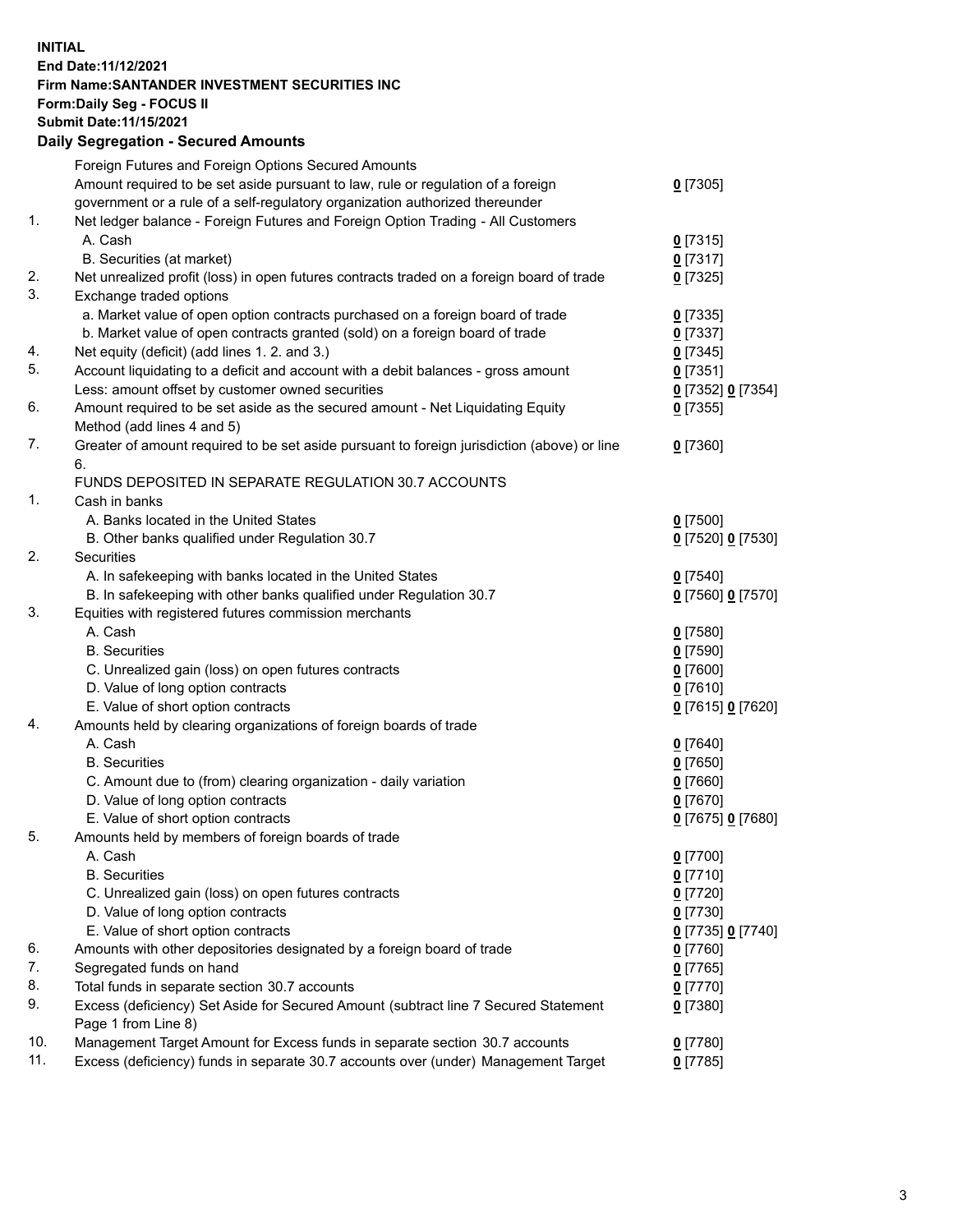| <b>INITIAL</b> |                                                                                     |                      |
|----------------|-------------------------------------------------------------------------------------|----------------------|
|                | End Date: 11/12/2021                                                                |                      |
|                | Firm Name: SANTANDER INVESTMENT SECURITIES INC                                      |                      |
|                | Form: Daily Seg - FOCUS II                                                          |                      |
|                | Submit Date: 11/15/2021                                                             |                      |
|                | Daily Segregation - Segregation Statement                                           |                      |
|                |                                                                                     |                      |
|                | SEGREGATION REQUIREMENTS(Section 4d(2) of the CEAct)                                |                      |
| 1.             | Net ledger balance                                                                  |                      |
|                | A. Cash                                                                             | 1,813,653,759 [7010] |
|                | B. Securities (at market)                                                           | $0$ [7020]           |
| 2.             | Net unrealized profit (loss) in open futures contracts traded on a contract market  | 152,700,346 [7030]   |
| 3.             | Exchange traded options                                                             |                      |
|                | A. Add market value of open option contracts purchased on a contract market         | 35,294,383 [7032]    |
|                | B. Deduct market value of open option contracts granted (sold) on a contract market | $-34,374,833$ [7033] |
| 4.             | Net equity (deficit) (add lines 1, 2 and 3)                                         | 1,967,273,655 [7040] |
| 5.             | Accounts liquidating to a deficit and accounts with                                 |                      |
|                | debit balances - gross amount                                                       | $0$ [7045]           |
|                | Less: amount offset by customer securities                                          | 0 [7047] 0 [7050]    |
| 6.             | Amount required to be segregated (add lines 4 and 5)                                | 1,967,273,655 [7060] |
|                | FUNDS IN SEGREGATED ACCOUNTS                                                        |                      |
| 7.             | Deposited in segregated funds bank accounts                                         |                      |
|                | A. Cash                                                                             | 189,902,357 [7070]   |
|                | B. Securities representing investments of customers' funds (at market)              | $0$ [7080]           |
|                | C. Securities held for particular customers or option customers in lieu of cash (at | $0$ [7090]           |
|                | market)                                                                             |                      |
| 8.             | Margins on deposit with derivatives clearing organizations of contract markets      |                      |
|                | A. Cash                                                                             | 1,829,197,114 [7100] |
|                | B. Securities representing investments of customers' funds (at market)              | $0$ [7110]           |
|                | C. Securities held for particular customers or option customers in lieu of cash (at | $0$ [7120]           |
|                | market)                                                                             |                      |
| 9.             | Net settlement from (to) derivatives clearing organizations of contract markets     | 18,809,762 [7130]    |
| 10.            | Exchange traded options                                                             |                      |
|                | A. Value of open long option contracts                                              | 35,294,383 [7132]    |
|                | B. Value of open short option contracts                                             | -34,374,833 [7133]   |
| 11.            | Net equities with other FCMs                                                        |                      |
|                | A. Net liquidating equity                                                           | $0$ [7140]           |
|                | B. Securities representing investments of customers' funds (at market)              | $0$ [7160]           |
|                | C. Securities held for particular customers or option customers in lieu of cash (at | $0$ [7170]           |
|                | market)                                                                             |                      |
| 12.            | Segregated funds on hand                                                            | $0$ [7150]           |
| 13.            | Total amount in segregation (add lines 7 through 12)                                | 2,038,828,783 [7180] |
| 14.            | Excess (deficiency) funds in segregation (subtract line 6 from line 13)             | 71,555,128 [7190]    |
| 15.            | Management Target Amount for Excess funds in segregation                            | 70,000,000 [7194]    |
| 16.            | Excess (deficiency) funds in segregation over (under) Management Target Amount      | 1,555,128 [7198]     |
|                | <b>Excess</b>                                                                       |                      |
|                |                                                                                     |                      |